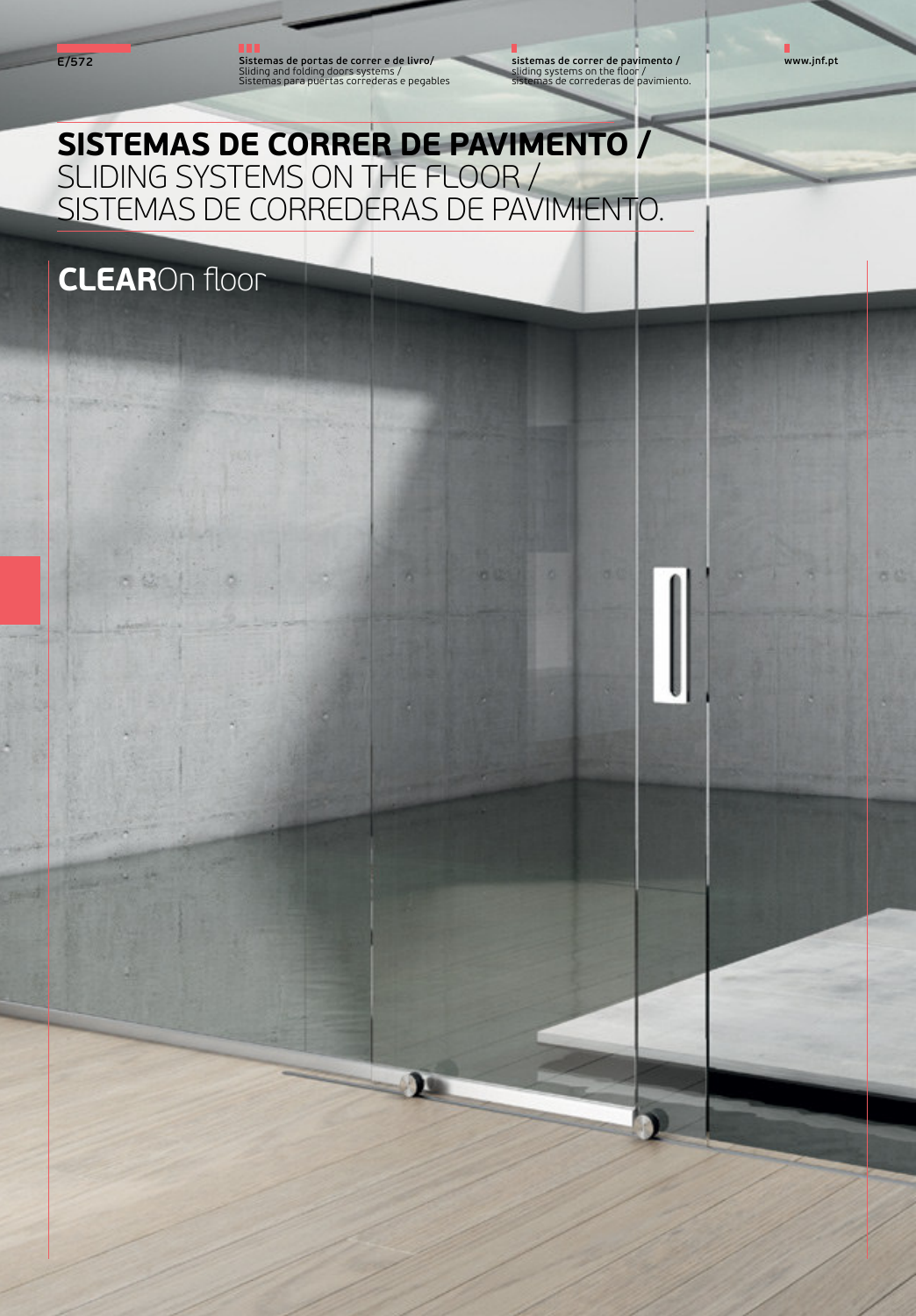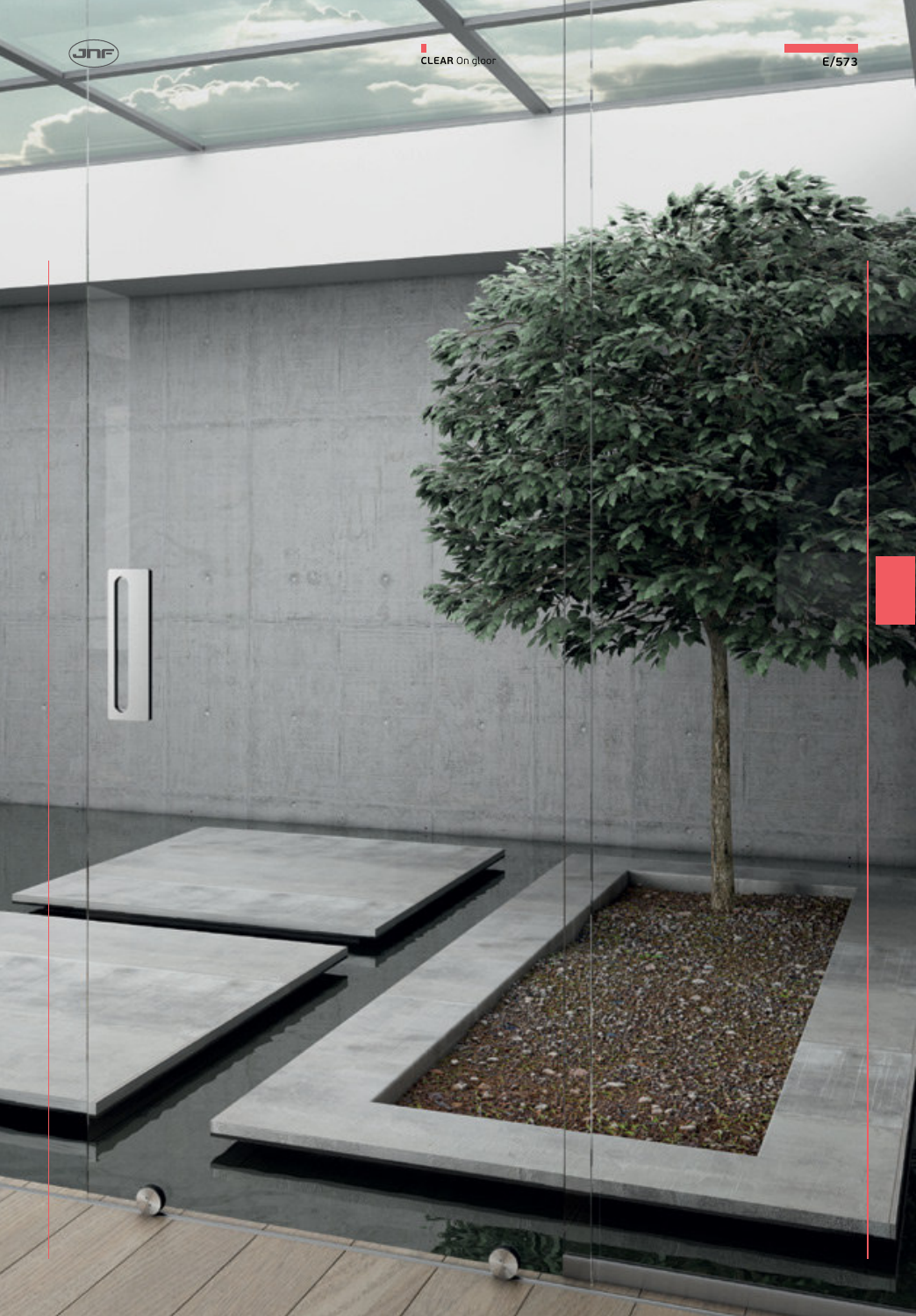**www.jnf.pt**

## **SISTEMAS DE CORRER DE PAVIMENTO /**  SLIDING SYSTEMS ON THE FLOOR / SISTEMAS DE CORREDERAS DE PAVIMIENTO.



# **CLEAR** On floor for glass.

#### **IN.15.008**

**Material: EN 1.4301 2x Roldanas Peso max de porta 120 kg Espessura do vidro 10 - 12 mm** 

 Material: EN 1.4301 2x wheels / ruedas Max. load / peso max. 120 kg Glass thickness / Espessor cristal: 10 - 12 mm







min. 40mm

Medidas dos furos a efectuar no vidro. Sizes of the holes to be made in the glass. Medidas de los taladros en lo cristal.



**Acessórios compativeis /**  Suitable accessories / accesorios compatibles Pag. **580**

**A**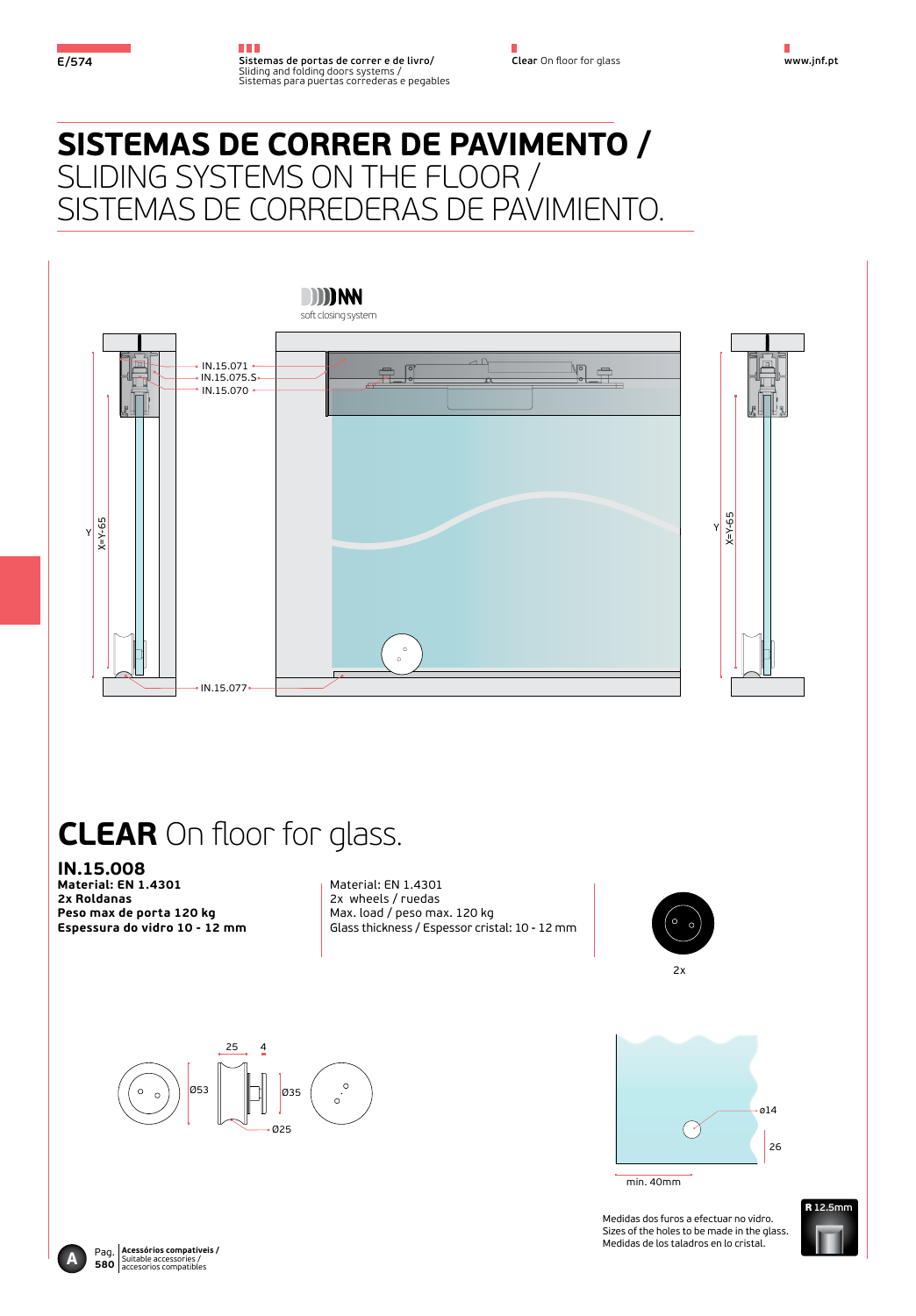

# **CLEAR** On floor for glass.

#### **IN.15.008.R**

**Material: EN 1.4301 2x Roldanas Peso max de porta 120 kg Espessura do vidro 10 - 12 mm** 

 Material: EN 1.4301 2x wheels / ruedas Max. load / peso max. 120 kg Glass thickness / Espessor cristal: 10 - 12 mm





Medidas dos furos a efectuar no vidro. Sizes of the holes to be made in the glass. Medidas de los taladros en lo cristal.



**E/575**





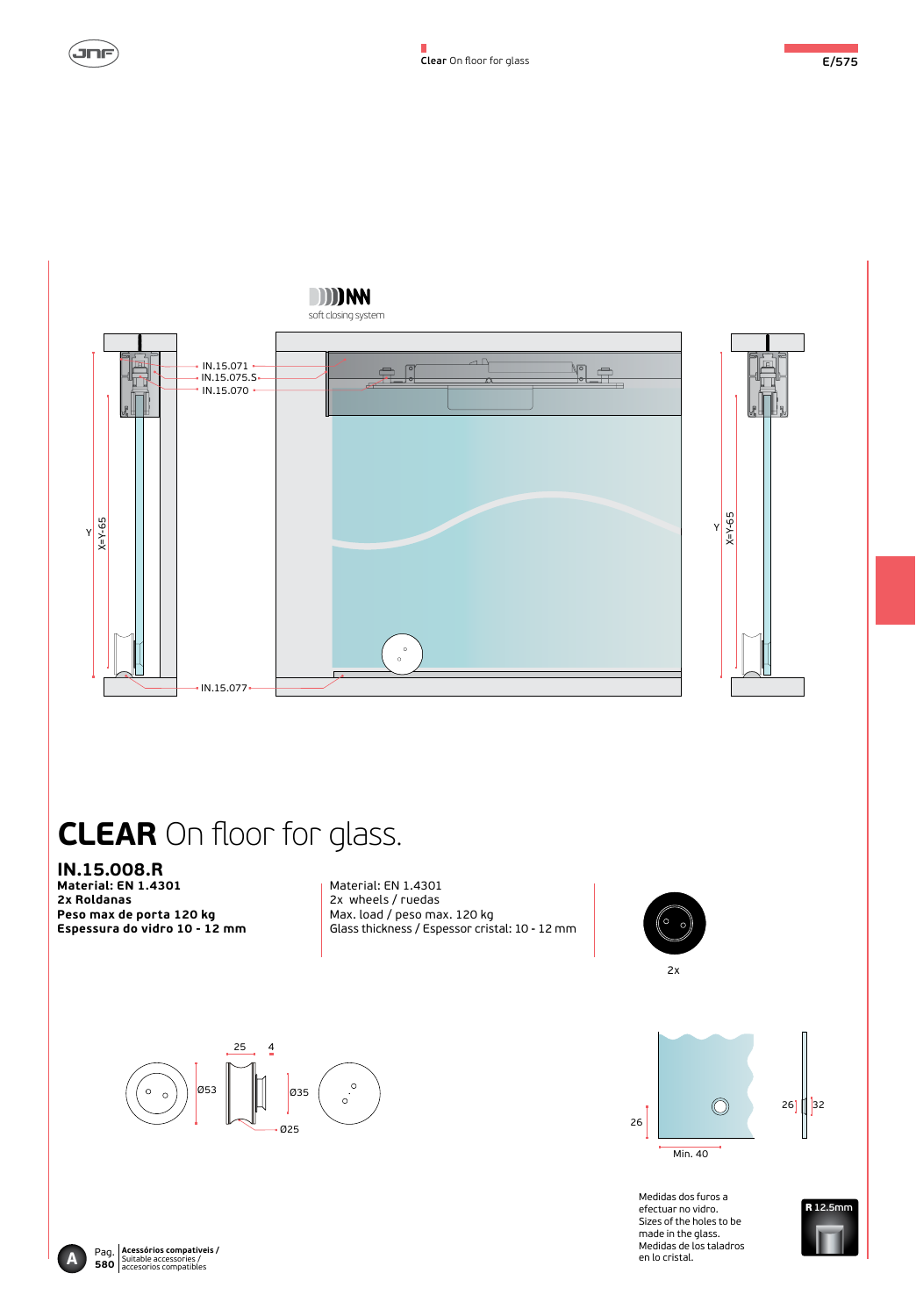**www.jnf.pt**

## **SISTEMAS DE CORRER DE PAVIMENTO /**  SLIDING SYSTEMS ON THE FLOOR / SISTEMAS DE CORREDERAS DE PAVIMIENTO.



# **FERROVIA**On floor for glass.

68

ø100

 $6,5$  9

ø25

7

#### **IN.15.217 Material: EN 1.4301 Satinado IN.15.217.P Material: EN 1.4301 Polido 2x Roldanas Peso max de porta 80 kg Espessura 10 - 12 mm**

#### **IN.15.217**  Material: EN 1.4301 Satin **IN.15.217.P**

Material: EN 1.4301 Polish / Pulido 2x wheels / ruedas Max. load / peso max. 80 kg Glass thickness / Espessor de cristal:10-12 mm

⊙

⊙

0





Medidas dos furos a efectuar no vidro. Sizes of the holes to be made in the glass. Medidas de los taladros en lo cristal.

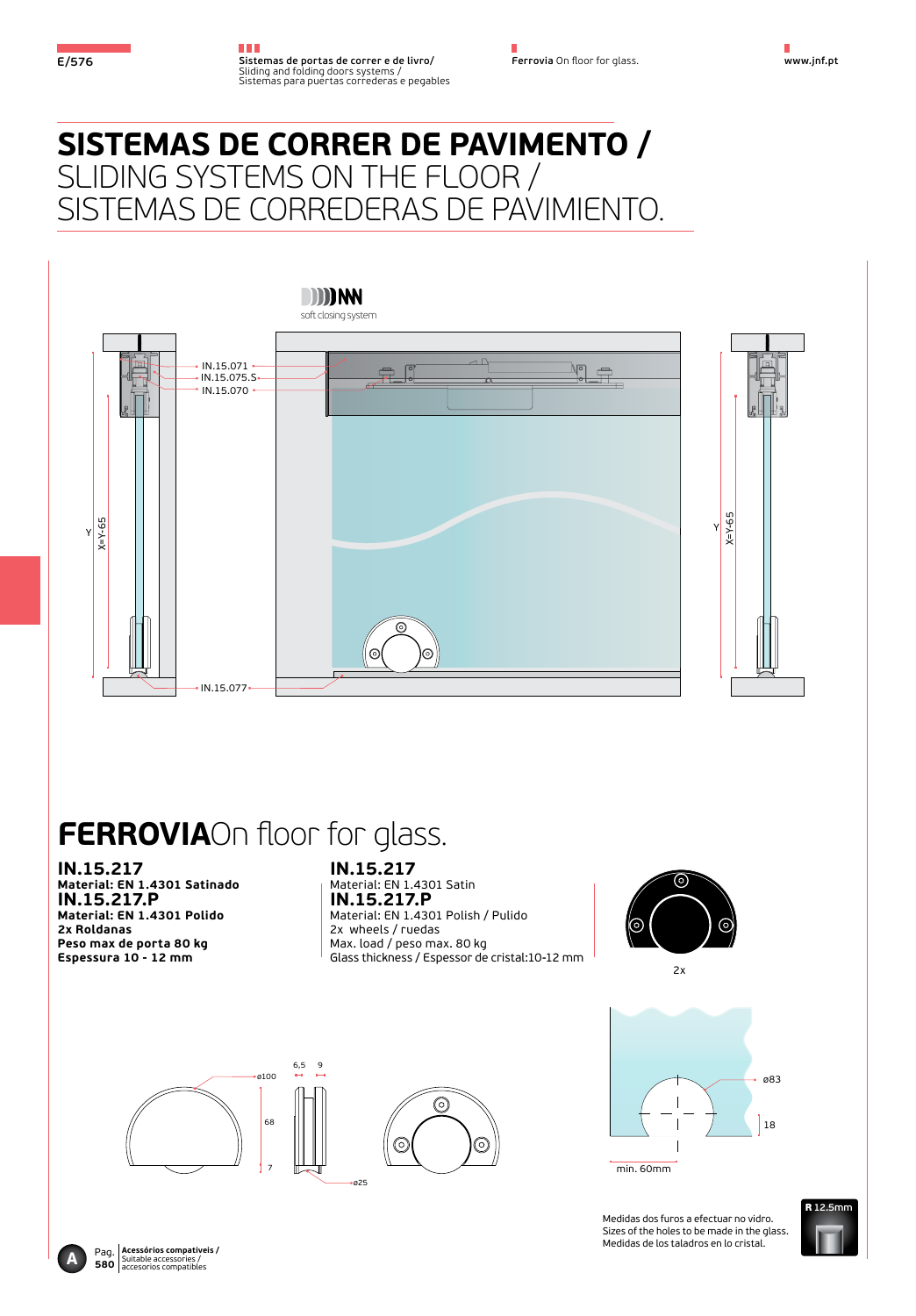